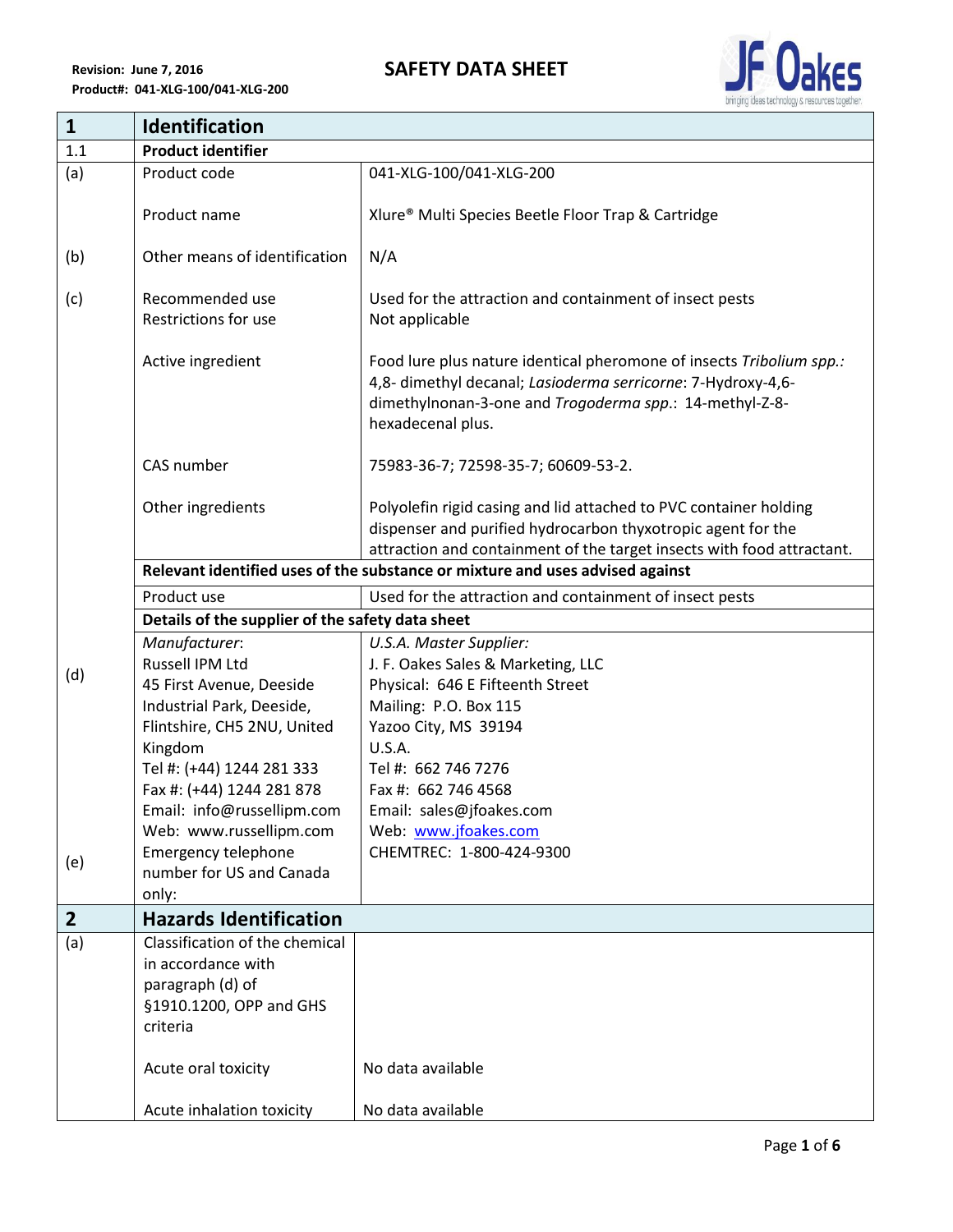## **SAFETY DATA SHEET**



|                         | Skin irritation                                                                                                                              | No data available                                                                                                                                                                                |
|-------------------------|----------------------------------------------------------------------------------------------------------------------------------------------|--------------------------------------------------------------------------------------------------------------------------------------------------------------------------------------------------|
|                         | Primary eye irritation                                                                                                                       | No data available                                                                                                                                                                                |
|                         | Sensitization                                                                                                                                | No data available                                                                                                                                                                                |
|                         | Signal word, hazard<br>statement(s), symbol(s) and<br>precautionary statement                                                                | No data available                                                                                                                                                                                |
| (b)                     | Other hazards<br>Statement of the mixture                                                                                                    | No data available                                                                                                                                                                                |
|                         | HMIS <sup>®</sup> Rating                                                                                                                     |                                                                                                                                                                                                  |
| (c)                     | Health:<br>Flammability:<br>Reactivity:<br>Protection:<br>Safety Phrases:                                                                    | $\mathbf{1}$<br>1 - Flammable at temperatures over 100°C<br>$\mathbf 0$<br><sub>B</sub><br>There were no toxicological studies in the published literature to assign<br>risk and safety phrases. |
|                         | <b>UN Number:</b>                                                                                                                            | Not applicable, therefore not allocated.                                                                                                                                                         |
| (d)                     | Classification of the<br>substance or mixture                                                                                                | Trap/pheromone                                                                                                                                                                                   |
| $\overline{\mathbf{3}}$ | <b>Composition/Information on ingredients</b>                                                                                                |                                                                                                                                                                                                  |
| (a)                     | <b>Substances</b><br>Active ingredients and chemical<br>Name:                                                                                | 4,8- dimethyl decanal; 7-Hydroxy-4,6- dimethylnonan-3-one and 14-<br>methyl-Z-8- hexadecenal                                                                                                     |
| (b)                     | Common names:                                                                                                                                | N/A                                                                                                                                                                                              |
|                         | Other ingredient:                                                                                                                            | Craft board constructed into trap, coated with chemically inert and<br>non-drying adhesive (polyolefin based) containing insect pheromones.                                                      |
| (c)                     | <b>Mixtures</b>                                                                                                                              | N/A                                                                                                                                                                                              |
| (d)                     | <b>CAS Number:</b>                                                                                                                           | 75983-36-7; 72598-35-7; 60609-53-2.                                                                                                                                                              |
|                         | Impurities and stabilizing<br>additives which are themselves<br>classified and which contribute<br>to the classification of the<br>substance | Data not available                                                                                                                                                                               |
| 4                       | <b>First Aid Measures</b>                                                                                                                    |                                                                                                                                                                                                  |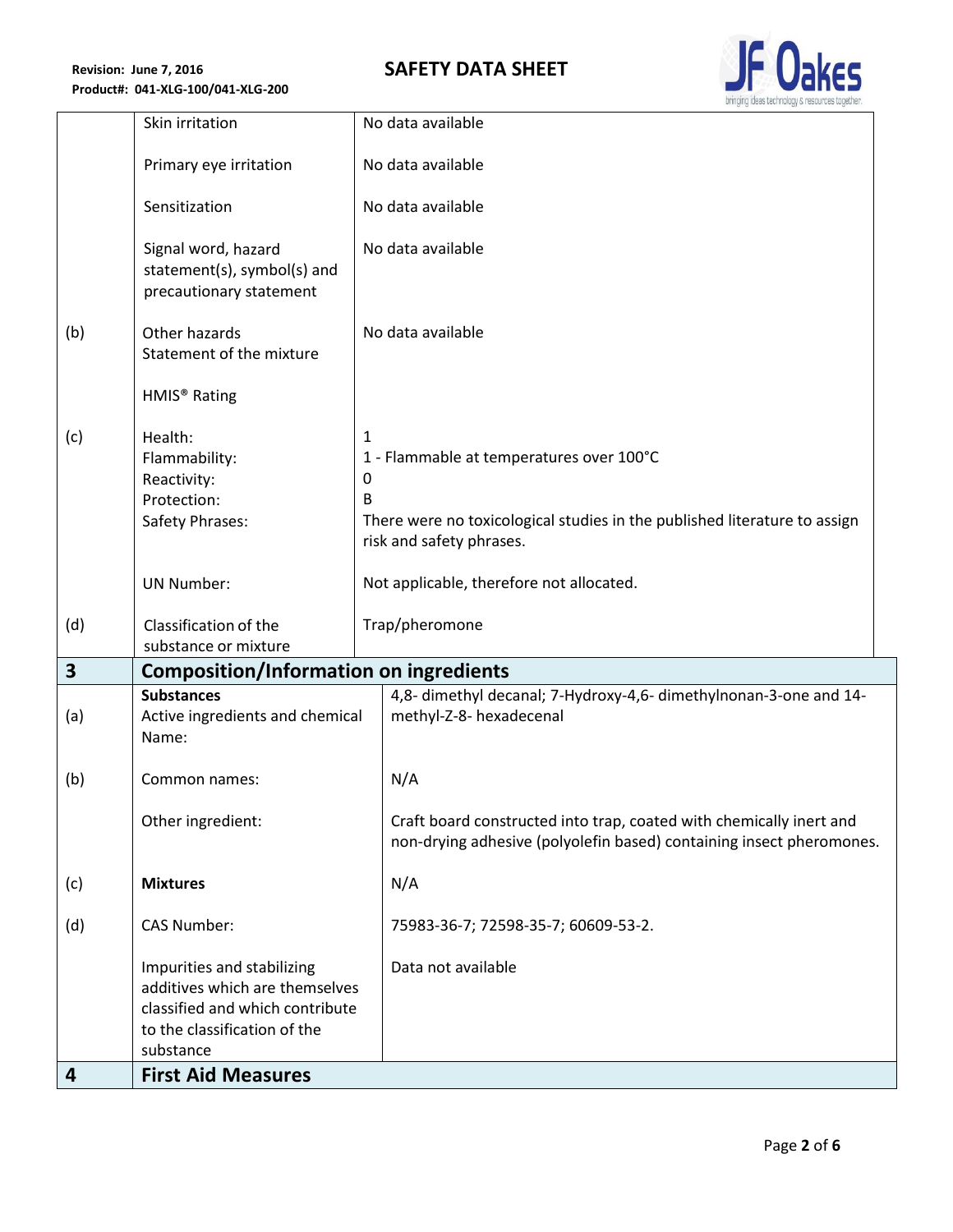**SAFETY DATA SHEET**



| (a) | Description of first aid measures                                             | See Section 4.3 - no special measures                   |
|-----|-------------------------------------------------------------------------------|---------------------------------------------------------|
| (b) | Most important symptoms and effects, both                                     | None.                                                   |
|     | acute and delayed                                                             |                                                         |
|     |                                                                               | See Below.                                              |
| (c) | Indication of any immediate medical<br>attention and special treatment needed |                                                         |
|     |                                                                               |                                                         |
|     | - Inhalation                                                                  | Remove affected individual to fresh air. Seek medical   |
|     |                                                                               | advice if symptoms persist.                             |
|     |                                                                               |                                                         |
|     | - Eyes                                                                        | Flush with plenty of water. Seek medical advice if      |
|     |                                                                               | symptoms persist.                                       |
|     | - Skin                                                                        | Flush with plenty of water. Seek medical advice if      |
|     |                                                                               | symptoms persist.                                       |
|     |                                                                               |                                                         |
|     | - Ingestion                                                                   | Wash mouth out with plenty of water. Induce vomiting if |
|     |                                                                               | swallowed. Seek medical advice.                         |
| 5   | <b>Fire-Fighting Measures</b>                                                 |                                                         |
| (a) | Suitable extinguishing media                                                  | Water, carbon dioxide, dry powder or appropriate foam.  |
| (b) | Special hazards arising from the substance or                                 | Formulation combustible. Emits toxic fumes when         |
|     | mixture                                                                       | burning/under fire; CO, CO <sub>2</sub> .               |
|     |                                                                               |                                                         |
|     |                                                                               | No special procedures.                                  |
| (c) | Precautions for fire-fighters                                                 |                                                         |
| 6   | <b>Accidental Release Measures</b>                                            |                                                         |
| (a) | Personal precautions, protective equipment                                    | No protective apparatus necessary for clean-up.         |
|     | and emergency procedures                                                      |                                                         |
|     | <b>Environmental precautions</b>                                              | The material and ingredients should be prevented from   |
|     |                                                                               | contaminating soil or from entering sewage and drainage |
|     |                                                                               | systems.                                                |
|     |                                                                               |                                                         |
| (b) | Methods and material for containment and                                      | Sweep up material and dispose of in approved manner.    |
|     | cleaning up                                                                   |                                                         |
| 7   | <b>Handling and Storage</b>                                                   |                                                         |
| (a) | Precautions for safe handling                                                 | - Do not breathe in vapours.                            |
|     |                                                                               | - Avoid contact with skin and eyes.                     |
|     |                                                                               | - Wash thoroughly after handling.                       |
| (b) | Conditions for safe storage, including any                                    | - Store in cool, dry and well ventilated place.         |
|     | incompatibilities                                                             | - Keep away from heat, sparks and open flames.          |
|     |                                                                               | - Refrigeration is recommended for long term storage.   |
| 8   | <b>Exposure Controls/Personal Protection</b>                                  |                                                         |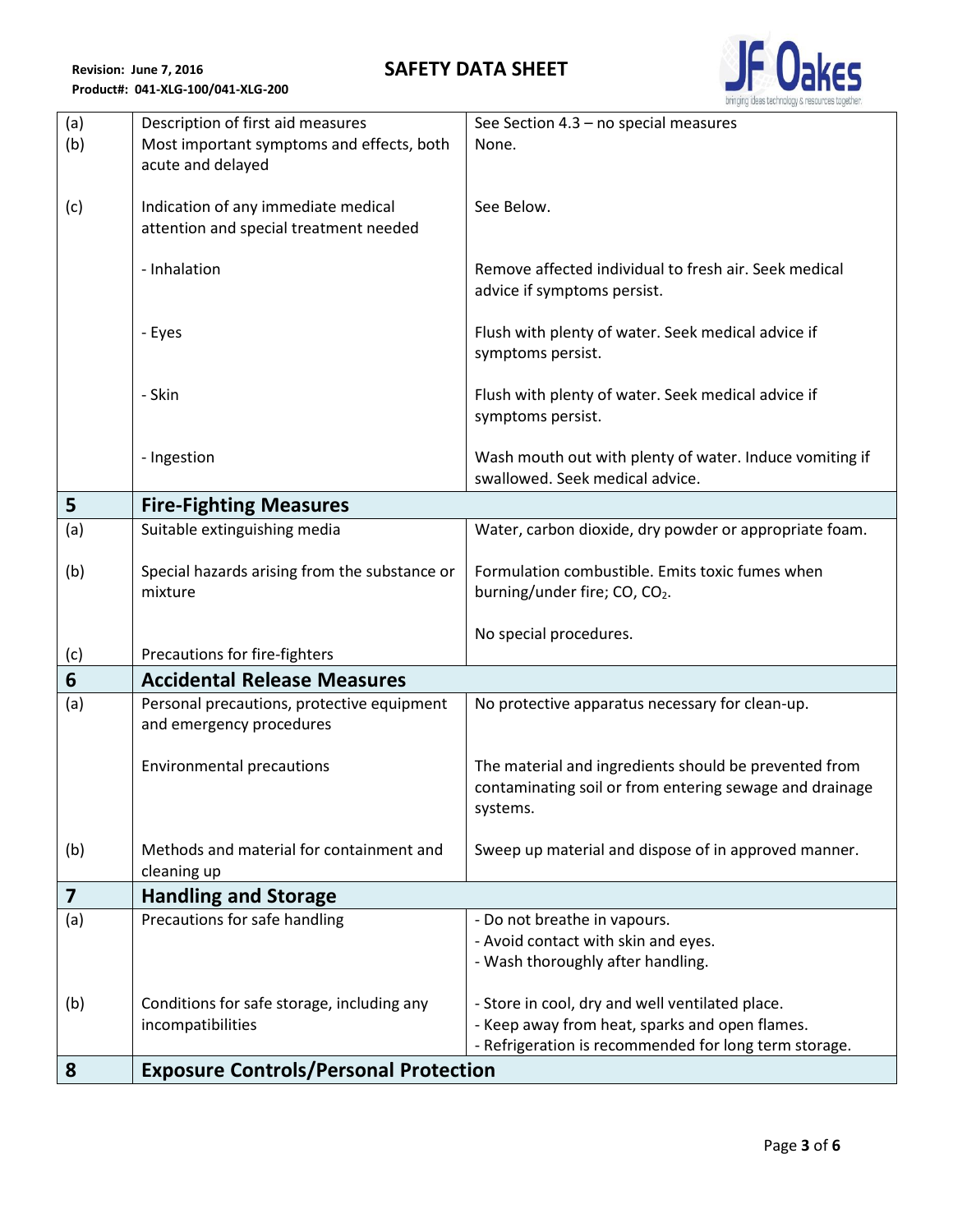

| (a)        | OSHA permissible exposure limit (PEL),<br>American Conference of Governmental<br>Industrial Hygienists (ACGIH) Threshold Limit<br>Value (TLV), and any other exposure limit<br>used or recommended by the chemical<br>manufacturer, importer, or employer<br>preparing the safety data sheet, where<br>available. | No data available                                                       |  |
|------------|-------------------------------------------------------------------------------------------------------------------------------------------------------------------------------------------------------------------------------------------------------------------------------------------------------------------|-------------------------------------------------------------------------|--|
| (b)        | Appropriate engineering controls.                                                                                                                                                                                                                                                                                 | Standard personal and industrial hygiene practices.                     |  |
| (c)        | Individual protection measures, such as<br>personal protective equipment.                                                                                                                                                                                                                                         | No special protective equipment is required under normal<br>conditions. |  |
| 9          | <b>Physical and Chemical Properties</b>                                                                                                                                                                                                                                                                           |                                                                         |  |
|            | Information on physical and chemical properties                                                                                                                                                                                                                                                                   |                                                                         |  |
|            | Appearance:                                                                                                                                                                                                                                                                                                       | Round blue plastic construction with transparent                        |  |
|            |                                                                                                                                                                                                                                                                                                                   | cartridge to be fitted at base.                                         |  |
| (a)        | Odour:                                                                                                                                                                                                                                                                                                            | Distinctive                                                             |  |
| (b)        | Odour threshold:                                                                                                                                                                                                                                                                                                  | Not applicable                                                          |  |
| (c)        | pH:                                                                                                                                                                                                                                                                                                               | Not applicable                                                          |  |
| (d)        | Melting point/freezing point:                                                                                                                                                                                                                                                                                     | Not applicable                                                          |  |
| (e)        | Initial boiling point and boiling range:                                                                                                                                                                                                                                                                          | Not applicable                                                          |  |
| (f)        | Flash point:                                                                                                                                                                                                                                                                                                      | Not applicable                                                          |  |
| (g)        | Evaporation rate:                                                                                                                                                                                                                                                                                                 | Not applicable                                                          |  |
| (h)        | Flammability (solid, gas):                                                                                                                                                                                                                                                                                        | Flammable at temperatures over 100°C                                    |  |
| (i)        | Upper/lower flammability or explosive limits:                                                                                                                                                                                                                                                                     | Not applicable                                                          |  |
| (j)        | Vapour pressure:                                                                                                                                                                                                                                                                                                  | Not applicable                                                          |  |
| (k)        | Vapour density:                                                                                                                                                                                                                                                                                                   | Not applicable                                                          |  |
| (1)        | Relative density:                                                                                                                                                                                                                                                                                                 | Not applicable                                                          |  |
| (m)        | Solubility(ies):                                                                                                                                                                                                                                                                                                  | Not soluble                                                             |  |
| (n)        | Partition coefficient; n-octanol/water:                                                                                                                                                                                                                                                                           | Not applicable                                                          |  |
| (o)        | Auto-ignition temperature:                                                                                                                                                                                                                                                                                        | Not applicable                                                          |  |
| (p)        | Decomposition temperature:                                                                                                                                                                                                                                                                                        | Not applicable                                                          |  |
| (q)<br>(r) | Viscosity:<br><b>Explosive properties:</b>                                                                                                                                                                                                                                                                        | Not applicable<br>Not applicable                                        |  |
|            | <b>Oxidising properties:</b>                                                                                                                                                                                                                                                                                      | Not applicable                                                          |  |
|            |                                                                                                                                                                                                                                                                                                                   | Not applicable                                                          |  |
|            | Other information                                                                                                                                                                                                                                                                                                 | None                                                                    |  |
| 10         | <b>Stability and Reactivity</b>                                                                                                                                                                                                                                                                                   |                                                                         |  |
| (a)        | Reactivity                                                                                                                                                                                                                                                                                                        | Presents no special reactivity hazard.                                  |  |
| (b)        | Chemical stability                                                                                                                                                                                                                                                                                                | Stable under normal conditions.                                         |  |
| (c)        | Possibility of hazardous reactions                                                                                                                                                                                                                                                                                | None.                                                                   |  |
| (d)        | Conditions to avoid                                                                                                                                                                                                                                                                                               | Excessive heat, open flames.                                            |  |
| (e)        | Incompatible materials                                                                                                                                                                                                                                                                                            | Acids, bases and oxidising material.                                    |  |
| (f)        | Hazardous decomposition products                                                                                                                                                                                                                                                                                  | No data.                                                                |  |
| 11         | <b>Toxicology Information</b>                                                                                                                                                                                                                                                                                     |                                                                         |  |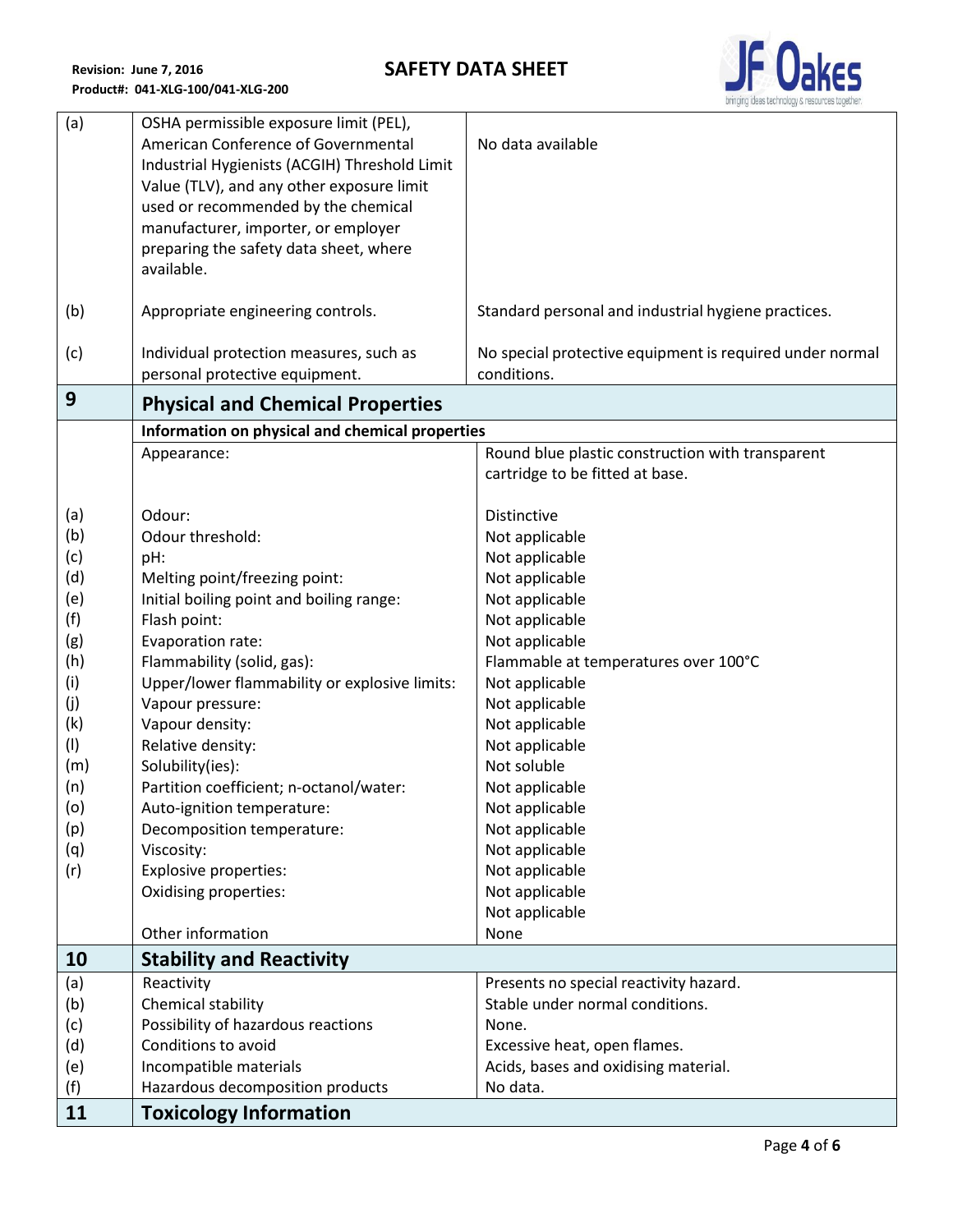

| (a) | Skin contact:                                                                                                                                                                                                                                                                                | No data available                                             |
|-----|----------------------------------------------------------------------------------------------------------------------------------------------------------------------------------------------------------------------------------------------------------------------------------------------|---------------------------------------------------------------|
|     | Skin absorption:                                                                                                                                                                                                                                                                             | No data available                                             |
|     | Eye contact:                                                                                                                                                                                                                                                                                 | No data available                                             |
|     | Inhalation:                                                                                                                                                                                                                                                                                  | No data available                                             |
|     | Ingestion:                                                                                                                                                                                                                                                                                   | No data available                                             |
| (b) | Symptoms related to the physical, chemical<br>and toxicological characteristics.                                                                                                                                                                                                             | No data available                                             |
| (c) | Delayed and immediate effects and also<br>chronic effects from short- and long-term<br>exposure.                                                                                                                                                                                             | No data available                                             |
|     | Numerical measures of toxicity (such as acute                                                                                                                                                                                                                                                |                                                               |
| (d) | toxicity estimates).                                                                                                                                                                                                                                                                         | No data available                                             |
| (e) | Whether the hazardous chemical is listed in<br>the National Toxicology Program (NTP) Report<br>on Carcinogens (latest edition) or has been<br>found to be a potential carcinogen in the<br>International Agency for Research on Cancer<br>(IARC) Monographs (latest edition), or by<br>OSHA. | No data available                                             |
| 12  | <b>Ecological Information</b>                                                                                                                                                                                                                                                                |                                                               |
| (a) | Eco-toxicity                                                                                                                                                                                                                                                                                 | Prevent contamination of soil, ground and surface water.      |
| (b) | Persistence and degradability                                                                                                                                                                                                                                                                | Not Applicable.                                               |
| (c) | Bio-accumulative potential                                                                                                                                                                                                                                                                   | Not Applicable.                                               |
| (d) | Mobility in soil                                                                                                                                                                                                                                                                             | Not Applicable.                                               |
| (e) | Other adverse effects                                                                                                                                                                                                                                                                        | Not Applicable.                                               |
| 13  | <b>Disposal Considerations</b>                                                                                                                                                                                                                                                               |                                                               |
|     | Waste treatment methods                                                                                                                                                                                                                                                                      | Destroy by incineration or dispose of in sanitary landfill in |
|     |                                                                                                                                                                                                                                                                                              | accordance with official regulations.                         |
| 14  | <b>Transport Information</b>                                                                                                                                                                                                                                                                 |                                                               |
| (a) | UN number                                                                                                                                                                                                                                                                                    | Not regulated                                                 |
| (b) | UN proper shipping name                                                                                                                                                                                                                                                                      | Not regulated                                                 |
| (c) | Transport hazard class(es)                                                                                                                                                                                                                                                                   | Not regulated                                                 |
| (d) | Packing group                                                                                                                                                                                                                                                                                | Not regulated                                                 |
| (e) | <b>Environmental hazards</b>                                                                                                                                                                                                                                                                 | None                                                          |
| (f) | Transport in bulk according to Annex II of<br>MARPOL73/78 and the IBC Code                                                                                                                                                                                                                   | Not regulated                                                 |
|     | Special precautions which a user needs to be                                                                                                                                                                                                                                                 |                                                               |
|     | aware of, or needs to comply with, in                                                                                                                                                                                                                                                        |                                                               |
|     | connection with transport or conveyance                                                                                                                                                                                                                                                      |                                                               |
|     | either within or outside their premises.                                                                                                                                                                                                                                                     |                                                               |
| 15  | <b>Regulatory Information</b>                                                                                                                                                                                                                                                                |                                                               |